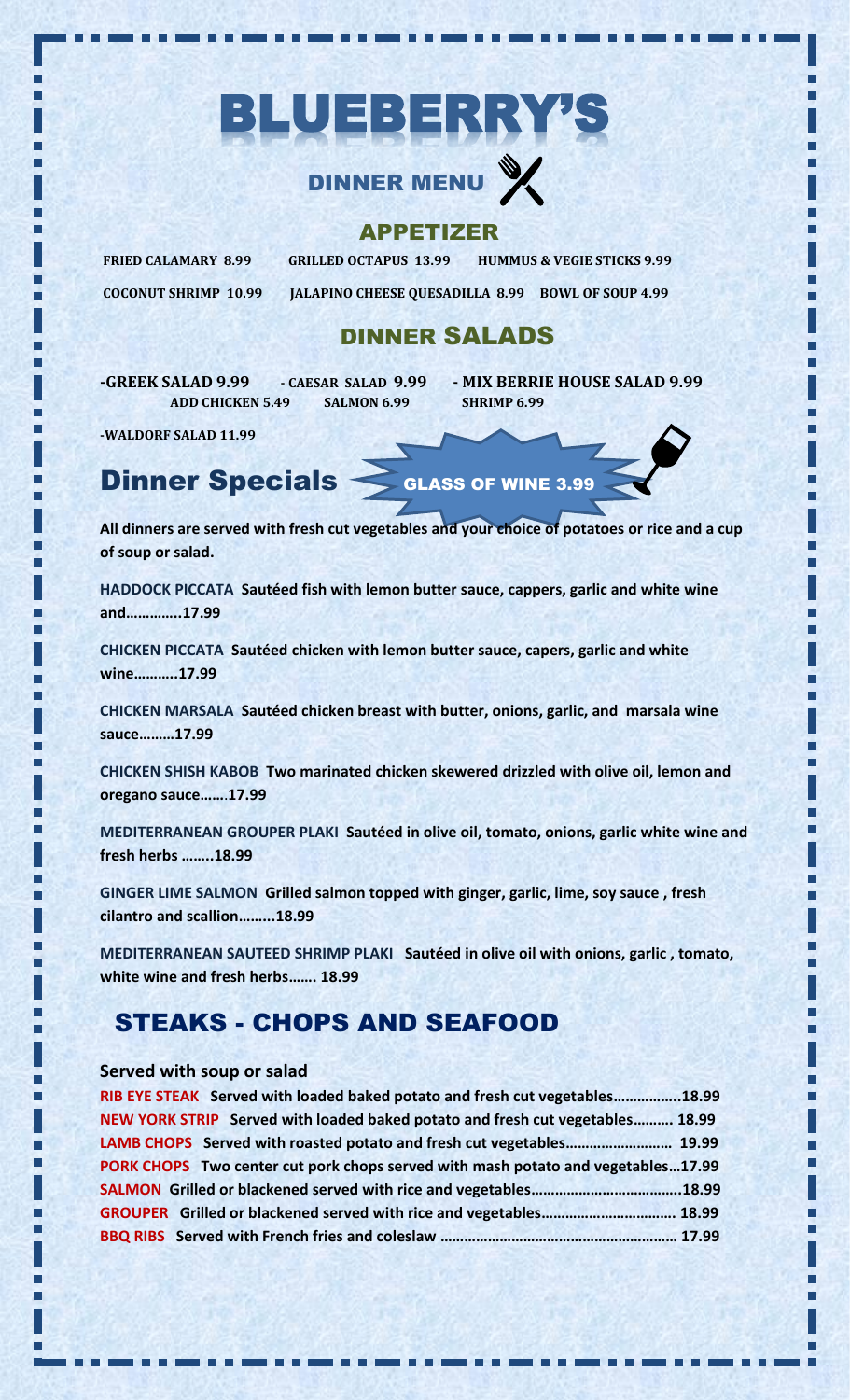## PASTAS

**BLACKENED CHICKEN PASTA Whit spinach, sundry tomatoes, onion, garlic, pepper flakes and lightly spice and creamy sauce ……………………. 16.99**

**TOMATO BASIL CHICKEN OR SHRIMP PASTA Red sauce over linguini with fresh herbs Chicken 16.99 or Shrimp 17.99**

**CHICKEN ALFREDO Creamy cheese parmesan sauce with green peas over linguini …………16.99**

**SHRIMP SCAMPI Sautéed shrimp with spinach ,garlic, cappers and lemon butter sauce over linguini ……………………………..17.99**

**CHICKE PARMESAN Lightly breaded chicken breast fried and topped with melted mozzarella cheese served over linguini marinara…..16.99**

### Fried Basket Platter16.99

**Served with your choice of French fries, sweet fries or onion rings, and fresh homemade coleslaw.**

FRIED CHICKEN TENDERS (3) FRIED COCONUT SHRIMP. **FRIED GROUPER. FRIED SHRIMP. FRIED COD FISH. FRIED CALAMARI. GOLDEN DUO COMBO FISH AND CHIPS.** 

## THE CLASSICS > 16.99

**All Specials are served with soup or salad.**

**SLOW COOKED POT ROAST served with vegetables and mash potato and gravy ROASTED TURKEY DINNER served with vegetables, stuffing, mash potato, gravy and cranberry sauce** 

**COUNTRY FRIED STEAK served with vegetables, mash potato and sausage gravy MEAT LOAF Served with vegetables and mash potato and gravy. LIVER AND ONIONS served with mash vegetables, mash potato and gravy.**

**CHICKEN POT PIE chicken, celery, onions, carrots and green peas lightly creamy sauce .**

#### BURGERS AND SANDWICHES

**BACON CHEESEBURGER……. 9.99 PHILLY CHEESE STEAK…10.99 MUSHROOM SWISS BURGER. 9.99 CLASSIC RUBEN………… 10.99 GYRO PLATTER…………………….11.99 TURKEY CLUB……………. 11.99 (Pork -Chicken or Lamb)**



п

**CHOCOLATE CAKE STELLA PINOT GRYGIO BLUEBERRY PIE CORONA CHARDONNAY APPLE PIE ARE ALL ASSESSED ASSESSED BUD LIGH CABERNET KEY LIME PIE BUD WAISER MERLOT** 

#### **DESSERTS 4.99 BEERS AND WINE 3.99**

| <b>STELLA</b>     |
|-------------------|
| <b>CORONA</b>     |
| <b>BUD LIGH</b>   |
| <b>BUD WAISER</b> |
|                   |

**CHEESE CAKE WHITE ZINFANDEL**